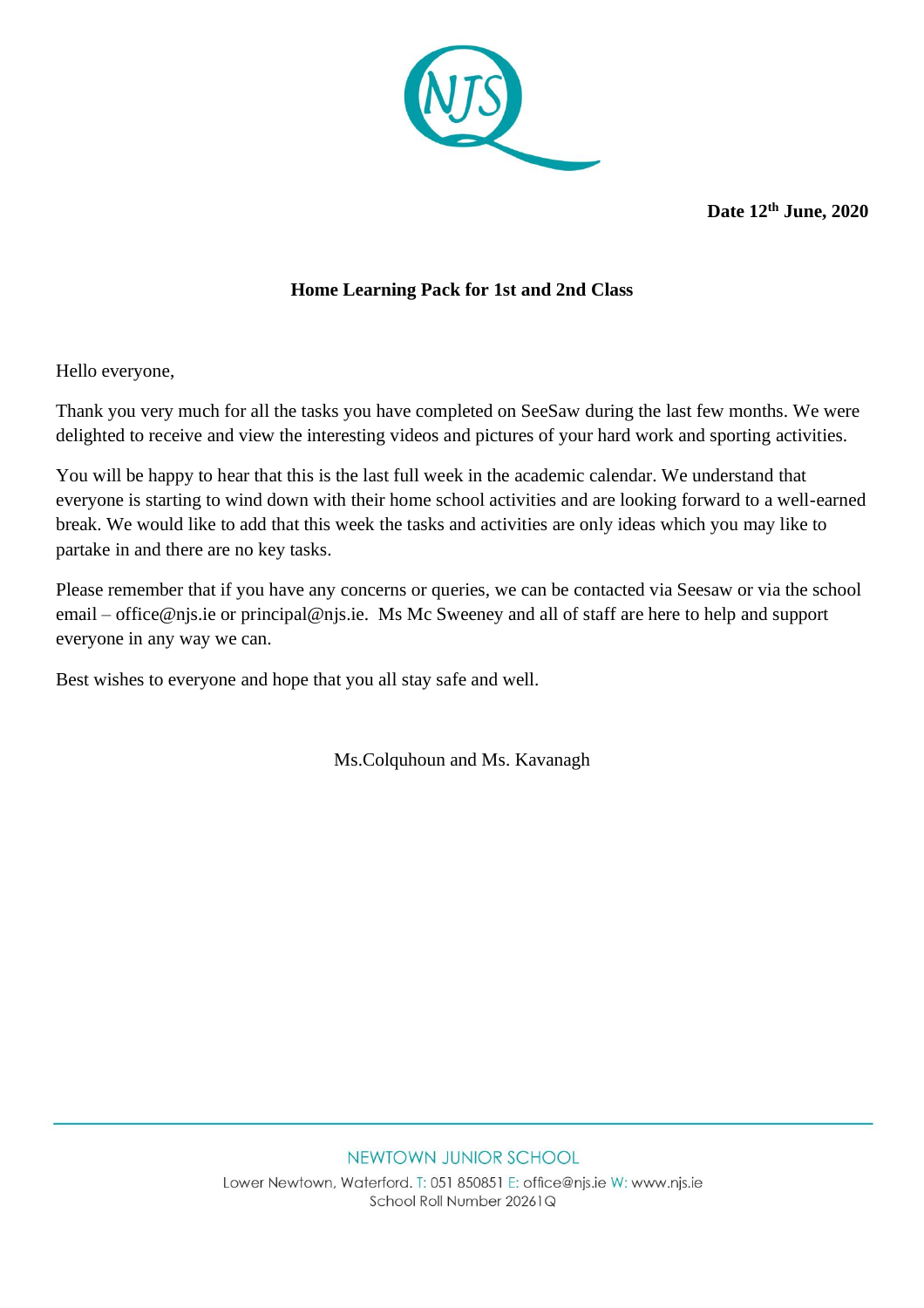## **Outline of Activities for Week beginning June 15th**

| <b>Gaeilge</b>                                                                                                   |                                                                                                                                                                                                                                                                                                                                                                      |  |  |  |
|------------------------------------------------------------------------------------------------------------------|----------------------------------------------------------------------------------------------------------------------------------------------------------------------------------------------------------------------------------------------------------------------------------------------------------------------------------------------------------------------|--|--|--|
| Topic: Cinnín Óir agus na Trí Bhéar                                                                              |                                                                                                                                                                                                                                                                                                                                                                      |  |  |  |
| Cimmin Oir agus na Trí Bheo                                                                                      | Listen to the familiar story Goldilocks and the Three Bears, the link<br>is uploaded on SeeSaw.<br>Look at the pictures and try to listen out for any words and phrases<br>you might recognise.<br>2nd Class as you are listening to the story, read the words on each<br>page, you will notice some familiar words. You will be reading more<br>Irish in 3rd Class. |  |  |  |
| <b>English</b>                                                                                                   |                                                                                                                                                                                                                                                                                                                                                                      |  |  |  |
| <b>Oral Language</b><br>What do you hear?<br>What do you feel?s-                                                 | <b>Summer Landscape</b><br>Carefully look at the picture on SeeSaw to answer the following<br>questions:<br>What do you notice? What season is it? What do you see $\mathcal{Q}$ ? What<br>do you hear? $\mathcal{D}$ What do you smell? $\mathcal{D}$ What do you feel?<br>Please remember to answer each question using golden sentences.                          |  |  |  |
| 2 <sup>nd</sup> Class:                                                                                           | We really enjoyed the responses from the first argument activity:<br>winter or summer                                                                                                                                                                                                                                                                                |  |  |  |
| <b>Persuasive Writing</b><br>ould you rather<br>my opinion<br>The first reason is<br>Furthermore<br><b>ENVAR</b> | Now for the next debate which is uploaded on SeeSaw:<br>Which do you think is a better place to visit: A zoo or a park?<br>Select which place you like to go to. Write two reasons why you<br>think it's the best place to go.                                                                                                                                       |  |  |  |
| <b>Maths</b>                                                                                                     | <b>Maths Mystery</b>                                                                                                                                                                                                                                                                                                                                                 |  |  |  |
| <b>TH MYSTER</b><br><b>IRS J'S RESOURCE CREATIONS</b>                                                            | Uploaded on SeeSaw are two fun detective activities for you to try.                                                                                                                                                                                                                                                                                                  |  |  |  |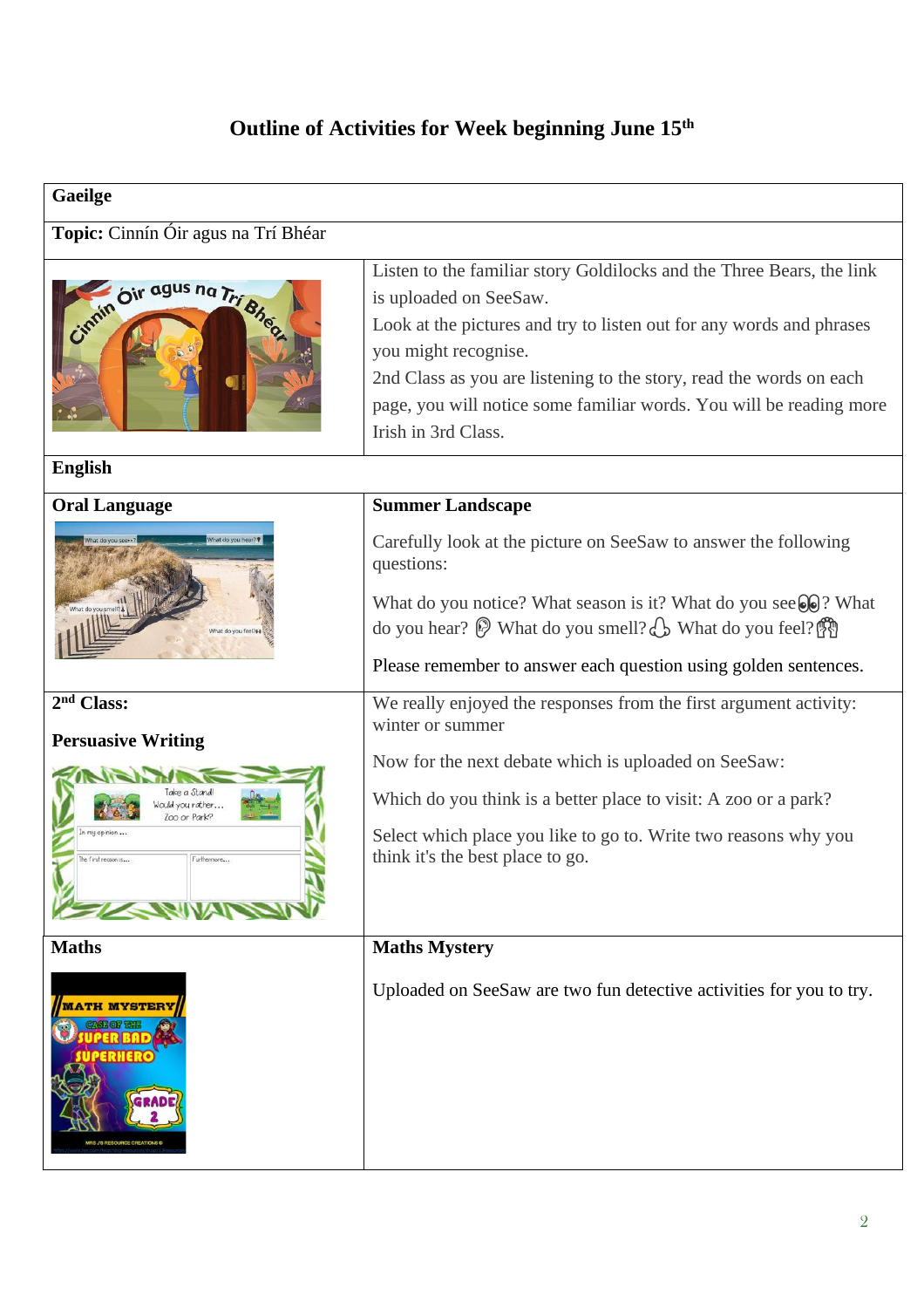| <b>English</b> | <b>Reading Cards</b><br><b>Quick Questions</b><br>Paul the Lucky Octopus<br>10 Over the past few weeks, Paul the Octopus has been<br>What does Paul predict the results of?<br>10 predicting the result of the World Cup football games.<br>参<br>23 He's an amazing animal?<br>Which adjectives has the author used to describ<br>32 :Before each match, the sea creature's owners have been<br>the boxes in Paul's tank?<br>41 putting some clear, plastic baxes into Paul's tank. Each<br>51 box is decorated with the flag of a fostball team.<br>61 Paul has been choosing one of the boxes by crawling<br>Why do some people think Paul is a footbal<br>71 towards it and he has correctly guessed the winner of<br>sigert?<br>81 six football games so for in the World Cup competition.<br>92 Is Poul a football expert or just a very lucky actopus?<br>96 What do you think?<br>What do you think - is Poul just a lucky och | With daily practice of reading aloud, fluency<br>can improve significantly. We would<br>encourage that your child read even a small<br>piece of text as many days as possible over<br>the summer.<br>We will upload a wide variety of these<br>reading cards as it might be a little easier to<br>encourage your child to read these over the<br>summer as opposed to a whole book.<br>Each of the cards also contains a set of<br>comprehension questions which could be<br>completed orally. |
|----------------|---------------------------------------------------------------------------------------------------------------------------------------------------------------------------------------------------------------------------------------------------------------------------------------------------------------------------------------------------------------------------------------------------------------------------------------------------------------------------------------------------------------------------------------------------------------------------------------------------------------------------------------------------------------------------------------------------------------------------------------------------------------------------------------------------------------------------------------------------------------------------------------------------------------------------------------|------------------------------------------------------------------------------------------------------------------------------------------------------------------------------------------------------------------------------------------------------------------------------------------------------------------------------------------------------------------------------------------------------------------------------------------------------------------------------------------------|
| Art            | <b>How to Draw on Ice Cream Tower</b>                                                                                                                                                                                                                                                                                                                                                                                                                                                                                                                                                                                                                                                                                                                                                                                                                                                                                                 | Click on the link on SeeSaw and learn how to<br>draw an ice cream tower with a folding<br>surprise.                                                                                                                                                                                                                                                                                                                                                                                            |
| <b>Science</b> | <b>Design and Make</b><br>buddy bench<br>Slide<br>Merry Go Round<br>skateboard park                                                                                                                                                                                                                                                                                                                                                                                                                                                                                                                                                                                                                                                                                                                                                                                                                                                   | <b>Lego Challenge</b><br>Using Lego or blocks create your dream<br>playground.<br>Think about the kinds of things that make a<br>playground appealing to you.<br>Draw a plan before starting your build.<br>Your playground might include: a slide, a<br>raised play structure, movable piece<br>Bonus Challenge: Figure out a way to add a<br>swing                                                                                                                                           |